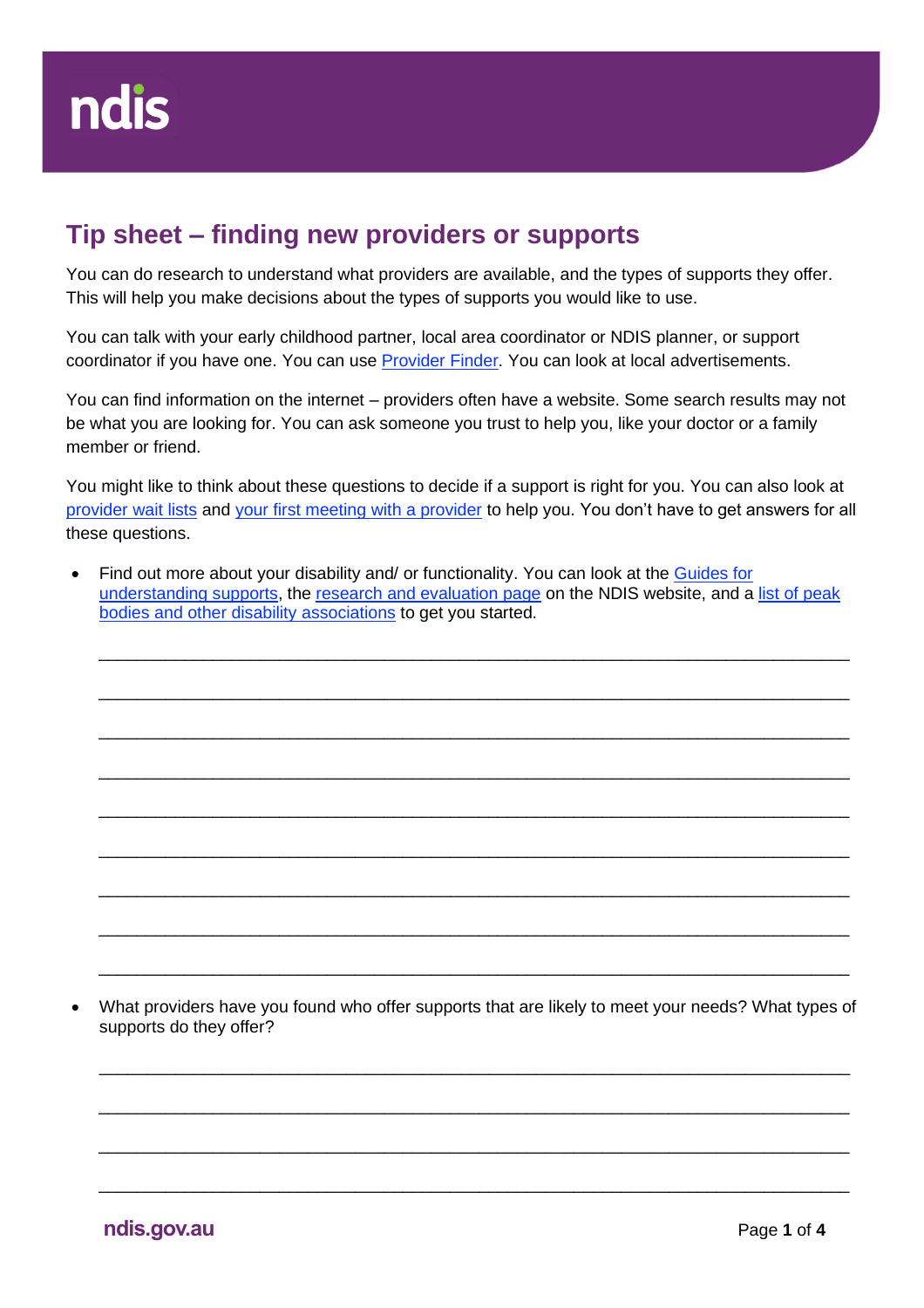

Why do you think this support will help you? What needs or goals do you think it will meet?

Are there other supports you have considered that may be right for you?  $\bullet$ 

Have you tried something like this before? If yes, what was the outcome?  $\bullet$ 

What does your doctor or occupational therapist suggest?  $\bullet$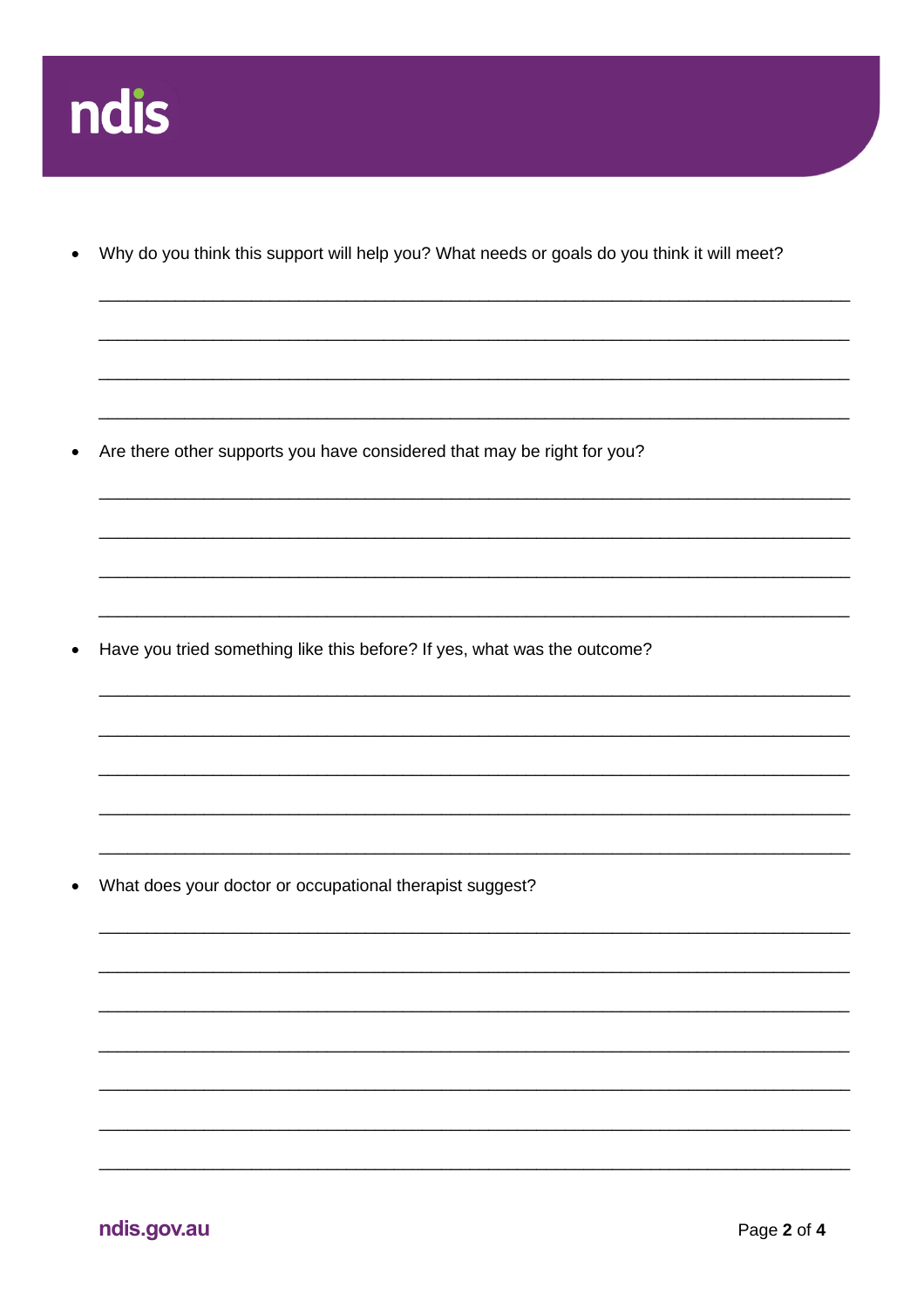

Where is this support available? Can you get this support closer to home?  $\bullet$ 

How much does this support cost?  $\bullet$ 

Does your NDIS plan include funding for this support? Check the reasonable and necessary criteria  $\bullet$ and whether we would fund it

What do other people who have seen this provider or tried this support think? What benefits did they  $\bullet$ get? (Note – supports don't work the same way for everyone)

Other notes